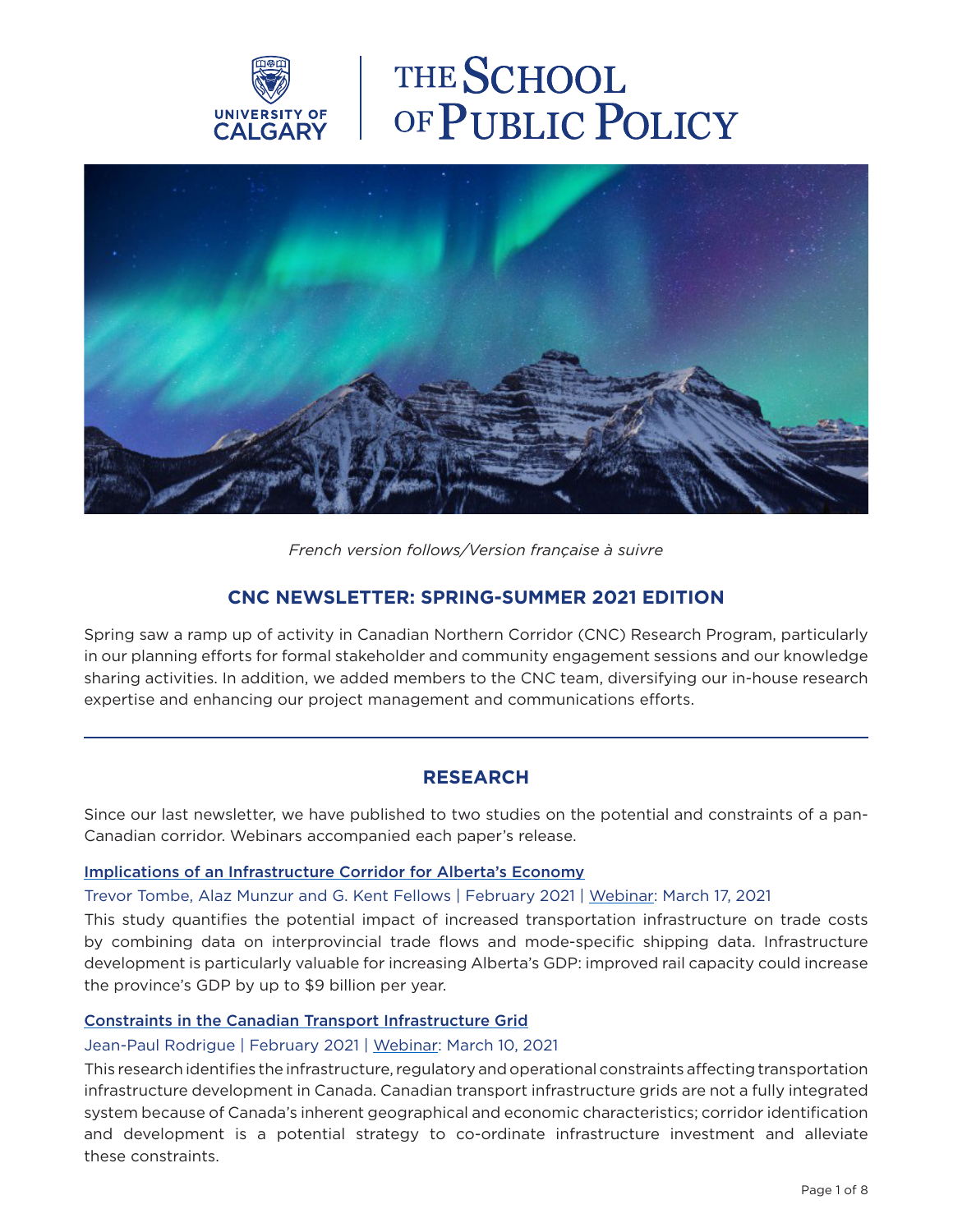Upcoming Research Release: Our next paper, *Northern and Arctic Security and Sovereignty: Challenges and Opportunities for the Northern Corridor*, is scheduled for release in summer 2021 with an accompanying webinar set for early Fall.

English and French summaries and key messages are available for each paper that been released. Visit the Canadian Northern Corridor [website](https://www.canadiancorridor.ca/the-research-program/events-and-webinars/) to access all of our publications and webinars.

# **COMMUNITY AND STAKEHOLDER ENGAGEMENT**

The CNC formal community and stakeholder engagement program is on-track to begin its activities in fall 2021, pending the status of the COVID pandemic. In collaboration with our consultant, Cascade Projects, the CNC team has selected 19 communities from across Canada's North and Near North to participate in the engagement program. We selected communities with an eye towards diversity; our final list includes nine Indigenous communities, four port communities, and six rural communities with populations under 1,000. We have also completed our high-level identification of the groups that will be participate in our virtual stakeholder roundtables. Our next steps include conducting background research on each community and contacting community leaders to assess interest in, and capacity for, engagement activities and to start building locally-relevant and culturally-appropriate engagement activities; submitting our ethics application; and identifying the individuals for targeted invitation to our stakeholder roundtables.

# **KNOWLEDGE SHARING**

As the Research Program progresses, the CNC team is committed to gathering stakeholder information needs and sharing its knowledge and expertise on long-term infrastructure planning and development in Canada.

## **Conferences and Presentations**

- Postdoctoral Research Associate and geographer **Dr. Katharina Koch** participated in the American Association of Geographers' [annual meeting](https://aag-annualmeeting.secure-platform.com/a/) on April 7, 2021 during which she presented on the role of infrastructure in Canada's nation-building agenda. Dr. Koch also delivered a presentation entitled Nordicity and its Relevance for Northern Canadian Infrastructure Development at the Canadian Association of Geographers' [annual meeting](https://www.cag-acg.ca/cag2021) on June 11, 2021.
- Postdoctoral Research Associate and political scientist **Dr. Evgeniia (Jen) Sidorova** participated as panelist in the Centre for International Policy Studies' *Russian Chairmanship of the Arctic Council* webinar on April 29, 2021. Dr. Sidorova also participated in the International Arctic Social Scientists Association Congress's panel discussion entitled *Local Wisdom: Traditional Ecological Knowledge in the Arctic* on June 17, 2021.

**Partnered Research:** As part of its SSHRC Partnership Development Grant, the CNC and key partner CIRANO hosted three virtual workshops on May 18, May 25 and June 2, 2021. Sixteen researchers gathered virtually to share eight presentations on research including data mining techniques for marine arctic assessment, engineering and supply chain considerations in multi-modal corridors, and identifying how current accepted definitions of "Nordicity" could affect corridor infrastructure development.

**Knowledge Contributions:** In response to Infrastructure Canada's call for public feedback, the CNC Research Team crafted a formal response on the government's <u>National Infrastructure Assessment</u>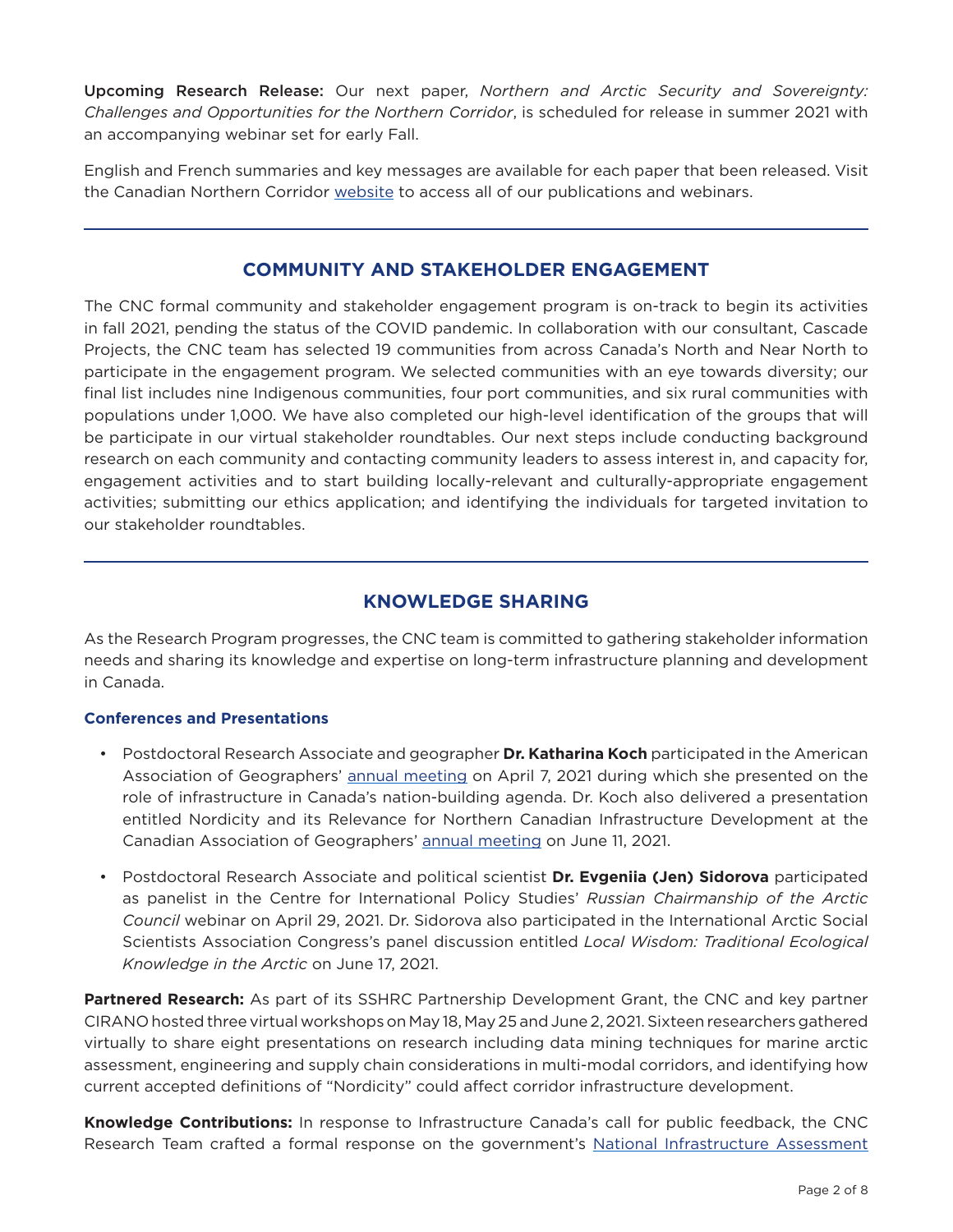[engagement paper](https://www.infrastructure.gc.ca/nia-eni/index-eng.html). Submitted in June 2021, the CNC team's response highlights the potential contributions of the Research Program to the National Infrastructure Assessment process.

**Stakeholder Insights and Updates:** The CNC leadership team continues to meet with government and industry representatives to identify their corridor-related research needs and keep current on Canadian infrastructure policy, planning, and development initiatives. We engaged in ten stakeholder meetings between February and June 15, 2021, including a briefing to the Northern Alberta Development Council and the Central Alberta Economic Partnership.

# **TEAM UPDATES**

The CNC welcomed two new additions to its team over the winter months.

**Dr. Evgeniia (Jen) Sidorova:** Dr. Sidorova joined the CNC team as postdoctoral researcher. She is a political scientist with expertise in international relations, Arctic politics, Canadian-Russian relations, and the use of Traditional Ecological Knowledge in resource extraction. She holds a PhD from the University of Calgary, an MA in Arctic and Northern Studies from the University of Alaska Fairbanks, and a Bachelor of Law from North-Eastern Federal University in Russia.

**Andrea Jaros, M. Ed., PMP:** Andrea joined the CNC team as its latest Program Coordinator. Andrea brings significant project management, strategic planning, grant management, and communications expertise to the CNC program. In addition to her PMP (project management) certification, Andrea holds a Master and Bachelor of Education, a Bachelor of Arts and Applied Business, and a Diploma in Broadcast Journalism.

# **CONNECT WITH US**

Please forward this newsletter to those with an interest in pan-Canadian corridor development.

Had this newsletter forwarded to you? [Subscribe](https://go.ucalgary.ca/spp-subscribe.html) to the Canadian Northern Corridor mailing list to receive our newsletters, announcements on new research release and upcoming webinars, and the latest information on our community and stakeholder engagement activities.

Have a question? Please email us at [corridor@ucalgary.ca](mailto:corridor%40ucalgary.ca?subject=).

# **ABOUT THE CANADIAN NORTHERN RESEARCH PROGRAM**

The Canadian Northern Corridor Research Program is engaging in academically led and peer-reviewed research on the Corridor Concept. Our work is guided by researchers at The School of Public Policy and draws on the expertise of academics and industry professionals from across Canada.

Presented in an approachable style and deliberately industry- and infrastructure-agnostic, The Canadian Northern Corridor Research Program aims to provide a comprehensive knowledge base on the Corridor Concept to inform related policy decisions, public dialogue and industry decision-making.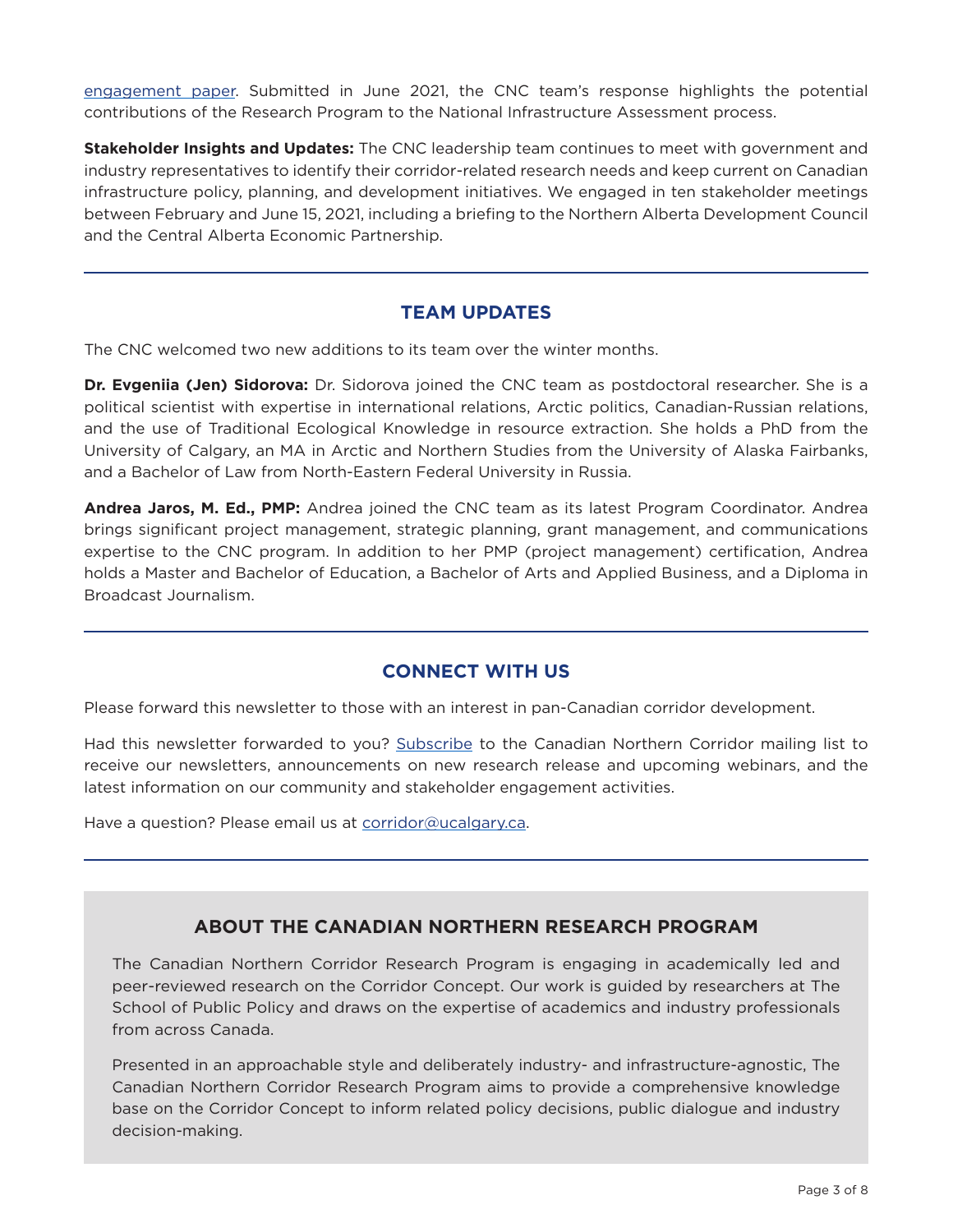The CNC Research Program is situated in The School of Public Policy at the University of Calgary. The Research Program does not vet or advocate for any infrastructure project or corridor initiative. Occasionally, the CNC Research Program may provide a Letter of Support to academic researchers and public entities seeking funding to conduct corridor-related research, assessment and planning. The CNC Research Program may also receive Letters of Support from municipal and provincial governments and industry when applying for federal government research grants.

The CNC Research Program gratefully acknowledges funding from the Government of Alberta and the Social Sciences and Humanities Research Council.

## *Referencing Canadian Northern Corridor Research*

CNC research is freely available on the CNC website. Those who wish to use our research in their work should properly cite our publications and provide the following disclaimer in their materials.

*The Canadian Northern Corridor Research Program provides rigorous, objective study of the Corridor Concept to inform public policy; we do not endorse any infrastructure project or corridor advocacy group.*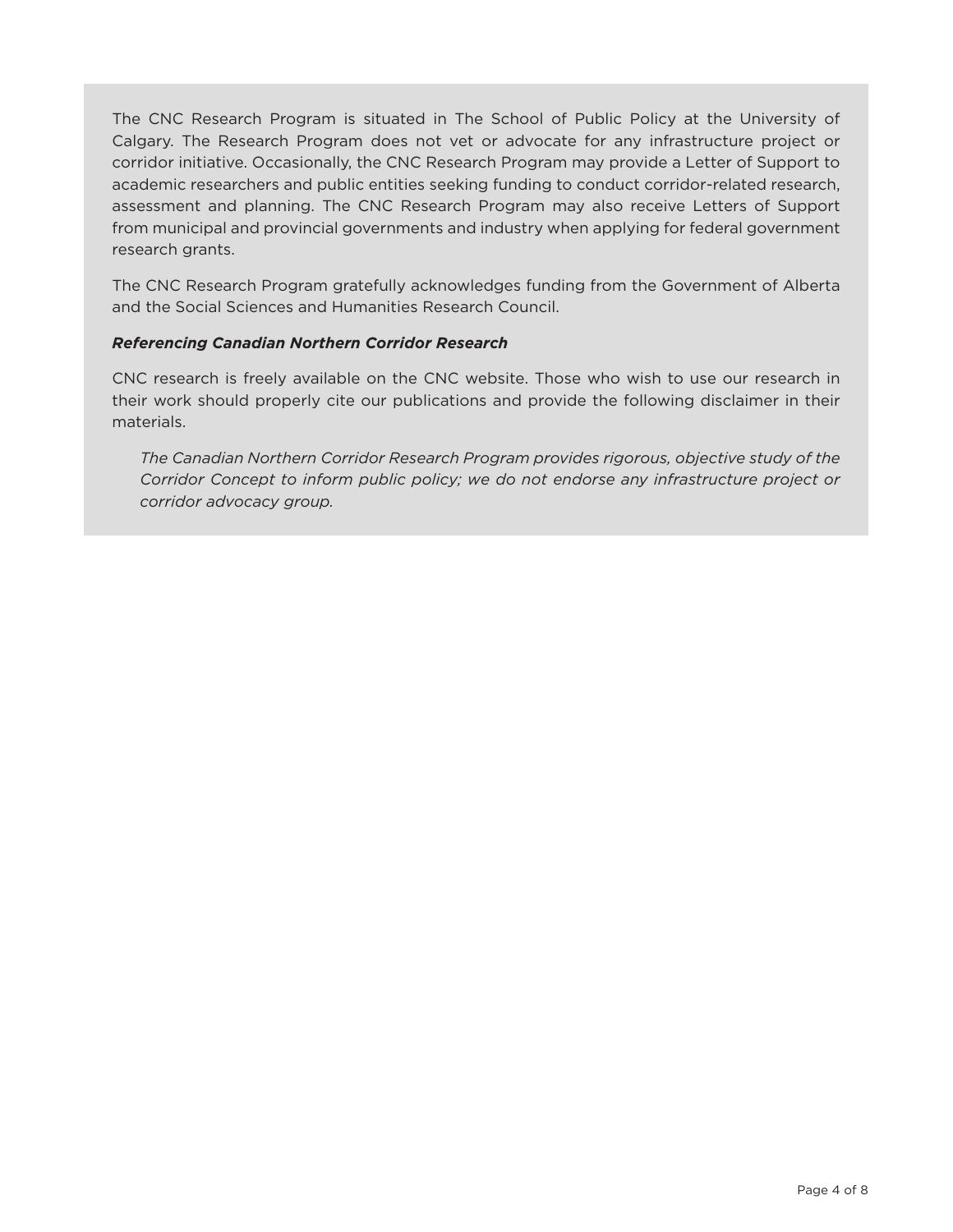# **INFOLETTRE DU CNC : ÉDITION PRINTEMPS-ÉTÉ 2021**

Le programme de recherche sur le corridor nordique canadien (CNC) a connu une intensification d'activités au printemps dernier, particulièrement en ce qui concerne la planification de séances visant l'engagement des parties intéressées et des communautés ainsi que le partage des connaissances. De plus, nous avons de nouveaux membres sur l'équipe du CNC, lesquels contribuent à diversifier notre expertise de recherche interne et à améliorer la gestion de projets et les activités de communication.

## **RECHERCHE**

Depuis la dernière infolettre, nous avons publié deux études sur le potentiel d'un corridor pancanadien ainsi que ses obstacles. La publication de ces articles s'accompagnait de webinaires sur le sujet.

## [Répercussions d'un corridor d'infrastructure sur l'économie albertaine](https://www.policyschool.ca/wp-content/uploads/2021/02/Infrastructure-Corridor-Tombe-Munzur-Fellows.pdf)

## Trevor Tombe, Alaz Munzur et G. Kent Fellows | Février 2021 | [Webinaire](https://www.canadiancorridor.ca/the-research-program/events-and-webinars/) : 17 mars 2021

Cet article quantifie l'impact potentiel d'une infrastructure de transport accrue sur les coûts du commerce en combinant des données sur les flux commerciaux interprovinciaux et des données sur le transport selon le mode. Le développement de l'infrastructure est particulièrement utile pour accroître le PIB de l'Alberta : une amélioration de la capacité ferroviaire pourrait augmenter le PIB de l'ordre de 9 milliards de dollars par année.

## [Constraintes du réseau canadien d'infrastructures de transport](https://www.policyschool.ca/wp-content/uploads/2021/02/Infrastructure-Grid-Rodrigue.pdf)

## Jean-Paul Rodrigue | Février 2021 | [Webinaire](https://www.canadiancorridor.ca/the-research-program/events-and-webinars/) : 10 mars 2021

Ce document identifie les contraintes infrastructurelles, réglementaires et opérationnelles qui affectent le développement des infrastructures de transport au Canada. Les réseaux d'infrastructure de transport canadiens ne constituent pas un système pleinement intégré, et ce, en raison des caractéristiques géographiques et économiques inhérentes au pays. L'identification et le développement des corridors sont une stratégie potentielle pour la coordination des investissements dans l'infrastructure et pour atténuer les contraintes.

Publication de recherche à venir : le prochain article, *Sécurité et souveraineté du Nord et de l'Arctique : défis et opportunités pour le corridor nordique*, devrait être publié à l'été 2021 avec un webinaire d'accompagnement prévu au début de l'automne.

Les résumés et messages clés sont disponibles en anglais et en français pour tous les documents publiés. Consultez le [site Web](https://www.canadiancorridor.ca/the-research-program/events-and-webinars/) du corridor nordique canadien pour accéder aux publications et webinaires.

# **ENGAGEMENT DES COMMUNAUTÉS ET DES PARTIES INTÉRESSÉES**

Le programme d'engagement des communautés et des parties intéressées est en bonne voie de commencer ses activités à l'automne 2021, dépendamment de la situation pandémique. En collaboration avec le cabinet d'experts-conseils Cascade Projects, l'équipe du CNC a choisi 19 communautés du Nord et du Moyen Nord canadien pour participer au programme d'engagement. Elles ont été choisies dans un souci de diversité; ainsi, la liste finale comprend neuf communautés autochtones, quatre communautés portuaires et six collectivités rurales comptant moins de 1 000 habitants. Nous avons également terminé l'identification des groupes qui participeront aux tables rondes virtuelles. Les prochaines étapes consistent à : effectuer des recherches de base sur chacune des communautés et à communiquer avec leurs dirigeants pour évaluer l'intérêt et la capacité en matière d'engagement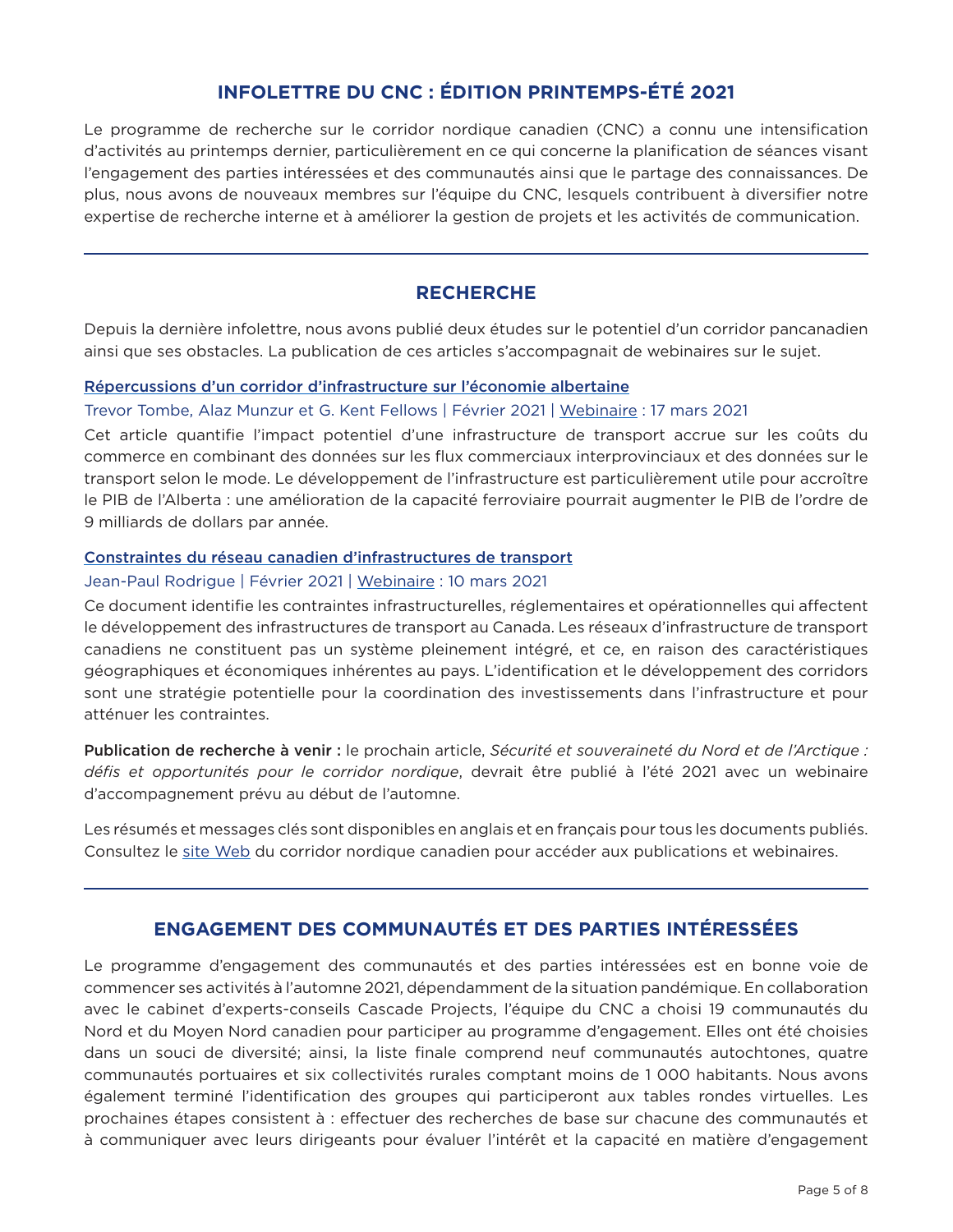ainsi que pour commencer à créer des activités d'engagement pertinentes au niveau local et adaptées culturellement; présenter le dossier sur l'éthique; et désigner les personnes à inviter aux tables rondes.

# **PARTAGE DES CONNAISSANCES**

Dans le cadre du programme de recherche, l'équipe du CNC s'engage à recueillir les besoins en matière d'information pour les diverses parties prenantes et à partager ses connaissances et son expertise sur la planification et le développement à long terme des infrastructures au Canada.

## **Conférences et présentations**

- L'associée de recherche postdoctorale et géographe **Katharina Koch** a participé, le 7 avril 2021, à la [réunion annuelle](https://aag-annualmeeting.secure-platform.com/a/) de l'Association américaine des géographes, où elle a présenté le rôle des infrastructures dans le programme d'édification de la nation du Canada. Mme Koch a également fait une présentation sur la nordicité et sa pertinence pour le développement des infrastructures dans le Nord canadien lors de la [réunion annuelle](https://www.cag-acg.ca/cag2021) de l'Association canadienne des géographes, le 11 juin 2021.
- L'associée de recherche postdoctorale et politologue **Evgeniia (Jen) Sidorova** a été panéliste au webinaire sur la présidence russe au Conseil de l'Arctique, organisé par le Centre d'études en politiques internationales, le 29 avril 2021. Mme Sidorova a également participé à une table ronde de l'Association internationale des spécialistes en sciences sociales intitulée *Sagesse locale : connaissances écologiques traditionnelles dans l'Arctique*, le 17 juin 2021.

**Recherche en partenariat :** Dans le cadre de la subvention de développement de partenariat octroyée par le CRSH, le CNC et son partenaire, le CIRANO, ont organisé trois ateliers virtuels les 18 mai, 25 mai et 2 juin 2021. Seize chercheurs se sont réunis virtuellement au cours de huit présentations de recherche portant notamment sur les techniques d'exploration des données pour les évaluations marines dans l'Arctique, sur l'ingénierie et les chaînes d'approvisionnement dans les corridors multimodaux ainsi que sur les définitions actuellement convenues de la « nordicité », lesquelles peuvent affecter le développement des corridors d'infrastructure.

**Contributions au fonds de connaissances :** En réponse à l'appel d'Infrastructure Canada visant à solliciter l'opinion publique, l'équipe de recherche du CNC a rédigé une réponse officielle au document de [mobilisation sur l'évaluation nationale des infrastructures](https://www.infrastructure.gc.ca/nia-eni/index-eng.html). Présentée en juin 2021, cette réponse met en évidence les contributions potentielles que le programme de recherche du CNC peut apporter au processus d'évaluation nationale des infrastructures du Canada.

**Perspectives et mises à jour sur les parties prenantes :** La direction du CNC poursuit ses rencontres avec des représentants du gouvernement et de l'industrie afin de déterminer les besoins en matière de recherche et de se tenir à jour sur les politiques, la planification et les initiatives de développement d'infrastructures au Canada. Nous avons participé à dix réunions d'intervenants entre le mois de février et le 15 juin 2021, y compris une séance d'information auprès du Conseil albertain pour le développement nordique et auprès du Partenariat économique du centre albertain.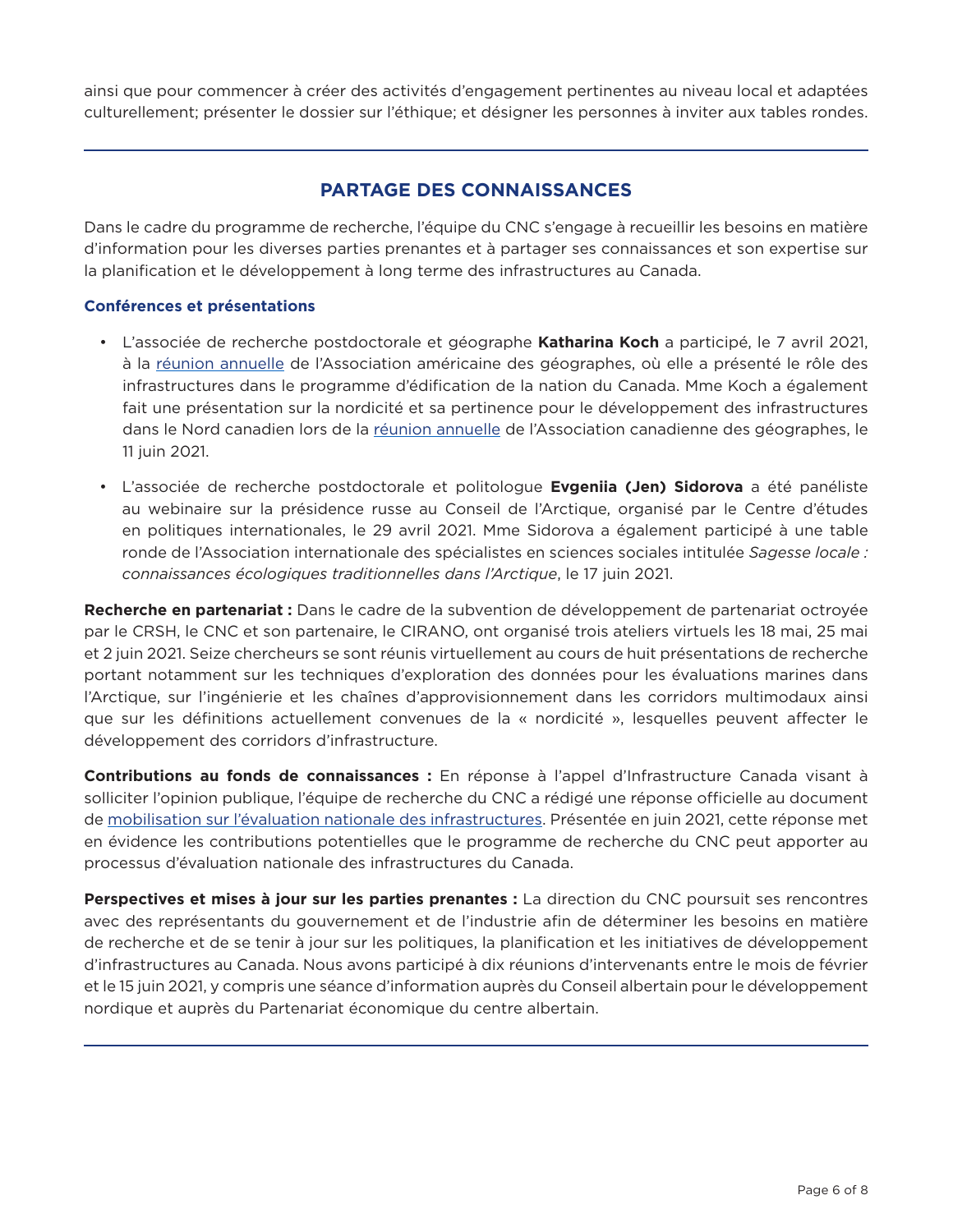# **NOUVELLES VENUES DANS L'ÉQUIPE**

Le CNC souhaite la bienvenue à deux nouvelles recrues qui se sont jointes à l'équipe au cours de l'hiver.

**Evgeniia (Jen) Sidorova :** Mme Sidorova s'est jointe à l'équipe du CNC en tant que chercheuse postdoctorale. Elle est politologue spécialisée dans les relations internationales, la politique arctique, les relations canado-russes et l'utilisation des connaissances écologiques traditionnelles dans l'extraction des ressources. Elle est titulaire d'un doctorat de l'Université de Calgary, d'une maîtrise en études arctiques et nordiques de l'Université d'Alaska Fairbanks et d'un baccalauréat en droit de l'Université fédérale du Nord-Est, en Russie.

**Andrea Jaros, M. Éd., PMP :** Mme Jaros a joint l'équipe en tant que coordonnatrice de programme. Elle apporte au programme du CNC une grande expertise en matière de gestion de projet, de planification stratégique, de gestion des subventions et de communication. En plus de sa certification PMP (gestion de projet), elle est titulaire d'un baccalauréat et d'une maîtrise en éducation, d'un baccalauréat en commerce appliqué et d'un diplôme en journalisme de radiotélévision.

# **POUR COMMUNIQUER AVEC NOUS**

Veuillez transmettre cette infolettre à toute personne intéressée par le développement d'un corridor pancanadien.

Vous souhaitez recevoir nos infolettres? [Inscrivez-vous](https://go.ucalgary.ca/spp-subscribe.html) à la liste de diffusion du corridor nordique canadien pour recevoir nos infolettres, nos annonces sur les publications de recherche et sur les webinaires ainsi que de l'information sur nos activités d'engagement auprès des communautés et des parties prenantes.

Vous avez une question? Écrivez-nous à [corridor@ucalgary.ca.](mailto:corridor%40ucalgary.ca?subject=)

# **À PROPOS DU PROGRAMME DE RECHERCHE SUR LE CORRIDOR NORDIQUE CANADIEN**

Le programme de recherche sur le corridor nordique canadien effectue des recherches dirigées par des universitaires et évaluées par des pairs. Notre travail est guidé par des chercheurs de l'École de politiques publiques et s'appuie sur l'expertise d'universitaires et de professionnels de l'industrie provenant de partout au Canada.

Présenté dans un style accessible et délibérément indépendant de l'industrie et de l'infrastructure, le programme de recherche sur le corridor nordique canadien vise à fournir une base de connaissances sur le concept de corridor afin d'éclairer les décisions politiques connexes, le dialogue public et la prise de décision dans l'industrie.

Le programme de recherche du CNC est situé à l'École de politiques publiques de l'Université de Calgary. Il n'approuve ni ne préconise aucun projet d'infrastructure ou initiative de corridor. Occasionnellement, le programme de recherche du CNC peut fournir une lettre de soutien aux chercheurs universitaires et aux entités publiques qui cherchent du financement pour mener à bien des recherches, une évaluation ou une planification liées au corridor.